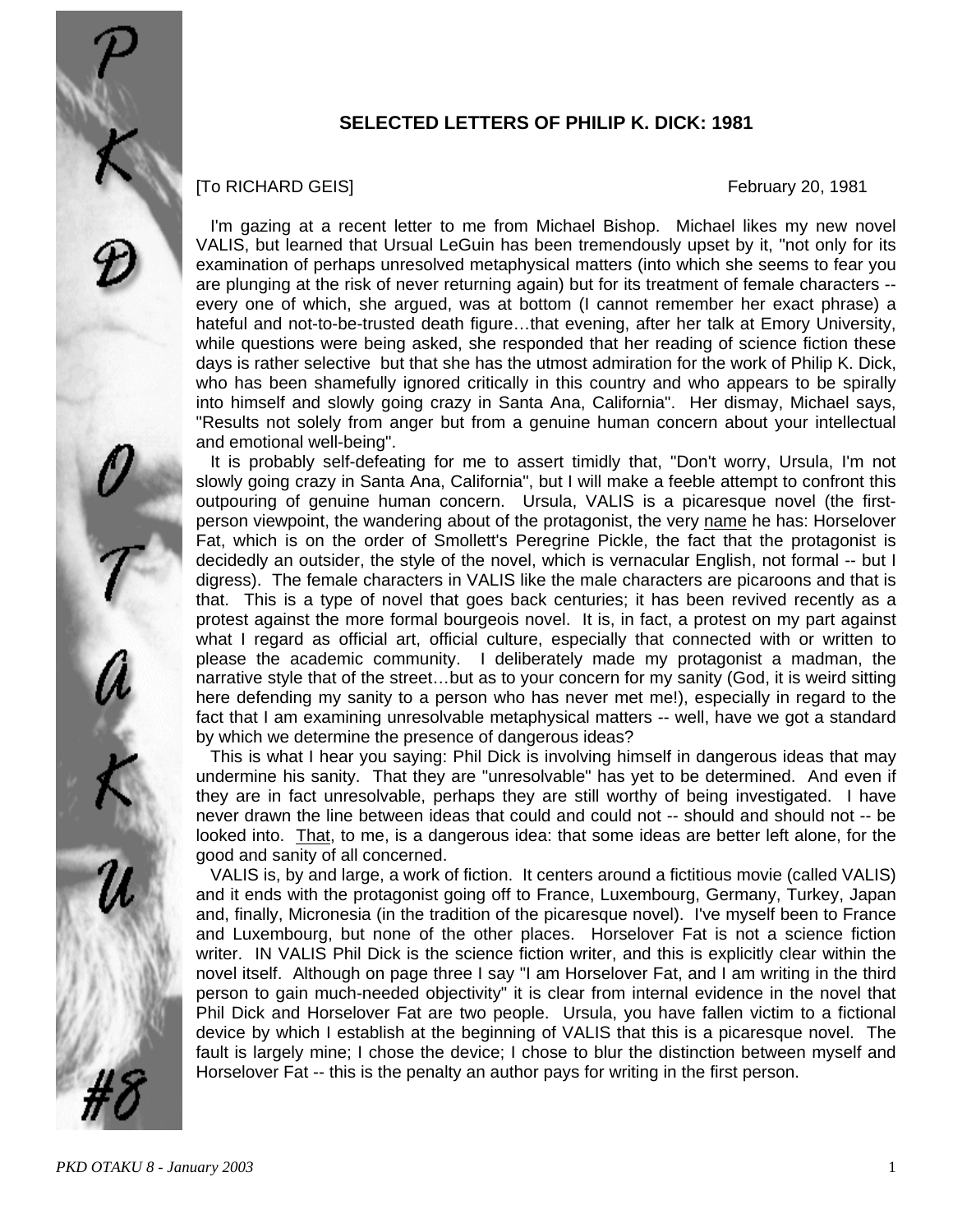Henry Miller discussed this problem years ago. "Who is this I?" readers ask. Miller's answer was, "Me. Henry Miller." I am greatly influenced by Henry Miller, but my purpose was to achieve a new kind of prose, a new kind of blending of the ancient picaresque form with certain modern elements associated with Hunter S. Thompson and Williams Burroughs, as well as my own 1977 novel A SCANNER DARKLY, based on my experience with the drug subculture. Now, in A SCANNER DARKLY, the protagonist is an undercover narcotics agent. I'm sorry, Ursula, I wasn't that either. It would have saved me a lot of trouble and anxiety if I had been. But I am, after all, a writer of fiction. However I will concede that VALIS is autobiographical (so was SCANNER; so was CONFESSIONS OF A CRAP ARTIST; so was FLOW MY TEARS, THE POLICEMAN SAID -- so are many, many novels). The fact that my protagonist, Horselover Fat, is a madman does not prove that I, the author, am a madman even if I say "I am Horselover Fat", because this is the way you write certain kinds of books. There are scenes of violent arguments between Phil Dick and Horselover Fat in the novel.

 One other point that Michael Bishop brings up. He says of you, "She was also concerned that nowhere in your self-characterization is there any discussion of what it means to be an artist, of the redemptive force that art itself may have." My answer: My novel is my justification, not anything that I arrogate to myself as a person, as a novelist. The justification is the work; the work must stand on its own merits. I hold no special brief for the transcendent value of the artist, only for the art per se. I am no better than the merest person who plies the merest craft -- as a person. I do not hold the mystique of the Great Artist loftily gazing down on puny mortals. As Kevin, a character in VALIS, says to Phil Dick, a character in VALIS, "Call Jamison and tell him --whatever. You're full of it", meaning of course, that I can sling the shit which is to say, verbally articulate (God how I hate formal English.) This talent, which is almost in a sense a defect -- it certainly has gotten me into a lot of trouble in my life -- does not make me superior to people who repair shoes or drive buses. This was, by the way, an element about Stanislaw Lem that distressed me: his inflated notion of the role of the critic, the artist, the Great Thinker and Creative Genius. I'm sorry, but I am not part of that world. I

live in a humble town (Santa Ana) in what Charles Platt correctly called "a plain, modest apartment, with two cats, some slightly run-down contemporary furniture, heaps of reference books" and what excess money I earn I send to an organization in New York that works with street kids, runaways in trouble. This is my life.

 The characters in my novels ar picaroons (rogues, in other words) because (1) most of the people I've known and loved have been rogues and (2) I am one myself. Let me finish by saying, "Never trust what a rogue tells you", which is to say, "There is a built-in self-canceling paradox at the heart of VALIS; it's a tale about a madman told by a madman, a puzzle within a puzzle. Ursula has not solved it. But many many readers will…and from the mail I am receiving, some already have."

## [To DAVID HARTWELL] May 21, 1981

Dear David,

 I'd like to express my pleasure at the cover of THE DIVINE INVASION and at the enormously high quality of the book qua book. It is frankly the highest quality book I've ever had published (that is, my novel turned into book). Thank you. As I'm sure you are aware, THE DIVINE INVASION got an excellent review in PW [*Publishers Weekly*]. Should help to sell copies.

 While I'm writing to you it occurs to me to let you know that I have turned over the BISHOP TIMOTHY ARCHER manuscript to my agent (and I am tremendously excited by how it came out, especially in respect to the viewpoint character Angel Archer: for me she is totally real, more so than any other person I have written about!). I think I am already turning my attention to the s-f novel that I will be doing for you. While I as yet don't have a formal outline, I can herewith give you a little idea of what it will be about. Consider this a very informal statement.

 It will be based somewhat (as I have discussed with you and Russell Galen) on Dante's COMMEDIA -- and also on Goethe's FAUST Part One. In the future a scientist who is very old supervises the construction of an amusement park (something like the "lands" at Disneyland) of Berkeley, California circa 1949-1952 with all the various groups and subcultures of that time and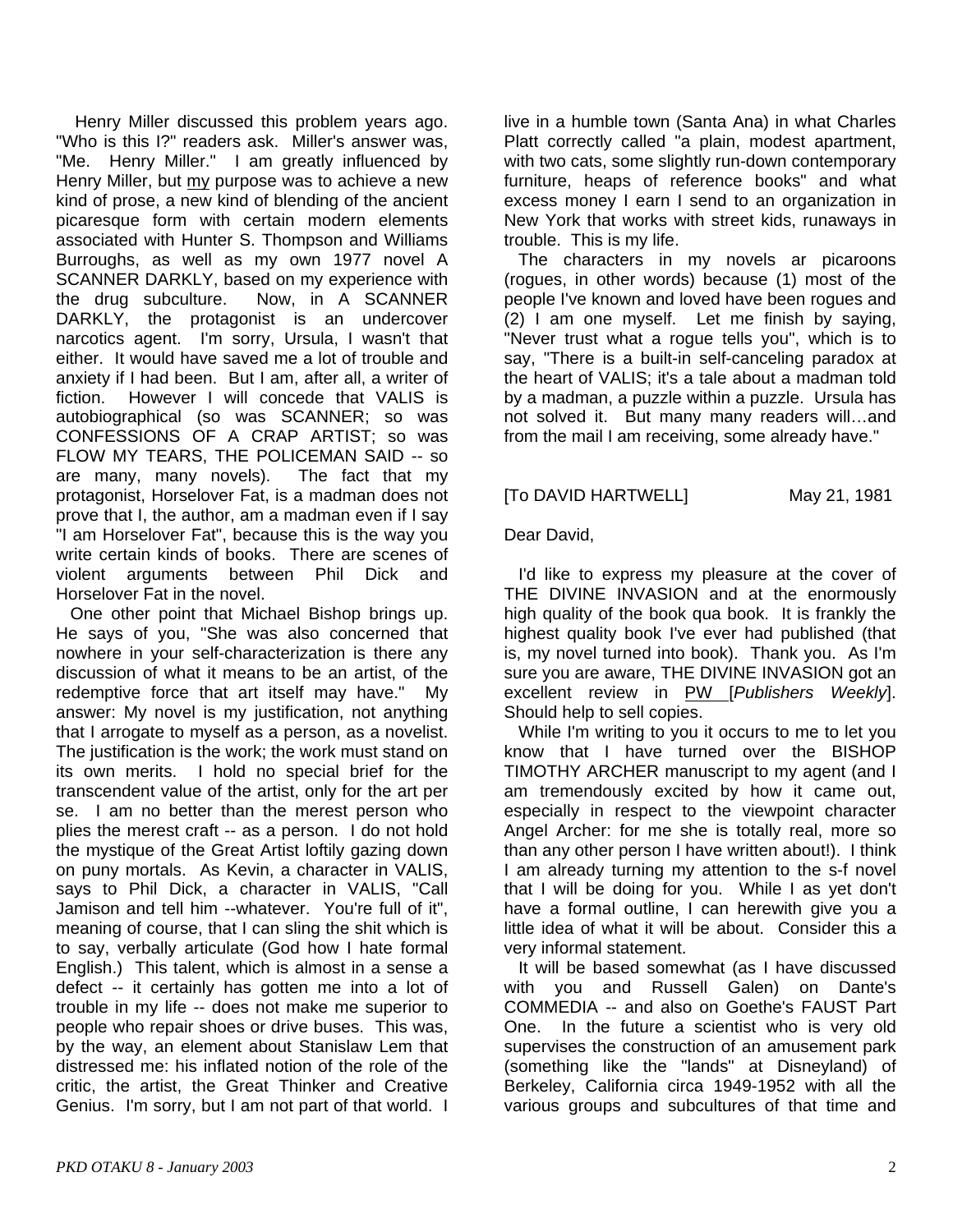place represented. In order to impose coherency on the Park he involves one of the planet's leading computers in the operation of it, turning this highlevel computer into the mind behind the Park. The computer resents this, since it prefers to solve abstract, theoretical problems of the highest order. The computer pays the scientist back by trapping him in the Park and making him subject to his mind (that is, the computer's mind); the scientist is given the physical body of a high school boy; and he is deprived of his memories of his true identity (you can see the influence of Van Vogt on me, here, and also that of a number of my earlier novels). Now the scientist, trapped in his own amusement Park and subject to the mind of the misused computer (misused and knowing it and keenly resenting it) must solve the maze that the Park represents and find his way out by solving problems propounded by the computer and presented to him in sequence. When he fails to solve a problem -- they are by and large ethical choice problems -- he experiences a dreary transformation of the Park (which to him is world, not Park) into Inferno. He finds this highly perplexing, inasmuch as he does not remember his true identity, nor does he now comprehend that he is in an amusement Park or maze controlled by an artificial intelligence. Needless to say, when he solves a problem correctly, he ascends to Paradisio. Now, this is a high school boy, no longer an aged scientist, but he is very smart; his memories are gone but his intellect remains; he figures out he is up against some kind of vast mind that is presenting him with subtle problems, and, as a result of his solving -- or failing to solve -- these sequential problems he is either rewarded or punished. Thus he spends a lot of time trying to figure out the situation (shades of TIME OUT OF JOINT!). Now, this problem-solving is along what I call a vertical axis; it is one of rising and falling within three co-axial realms, resembling alternate presents (this is the theory he decides on, and it is of course incorrect). He is aided by a mysterious female who shows up in plural guises and gives him cryptic hints: this is his own daughter who is outside the Park trying to communicate with him and help him (being a high school boy in the Park he is, ironically, younger than his daughter now). Also, the computer manifests itself as various people he encounters, and in these polyforms propounds the problems that the boy must solve. In addition to the vertical axis, he moves along an

ostensible horizontal axis, and this is the one of normal growth and development from high school boy to first job to marriage: the normal axis we all move along. This is the only axis he is consciously aware of; the vertical axis is latent and obscured: it can be know only inferentially, and no one else seems aware of it.

 The subcultures that he is involved with include: the Bay Area homosexual community of that period; the artistic-intellectual community (which overlaps the first); political people; the store he goes to work at and the fellow employees and the boss; an enigmatic venerable figure based on Tony Boucher who encourages the boy to become an s-f writer. The ultimate level of problems presented him are manifested in this Tony Boucher figure, who is (since he speaks for the computer) a genuinely supernatural personage. While I do not intend to deal overtly with religion, there are spiritual overtones to the higher level of problems, and the solutions must in fact be what we would call spiritual ones, something beyond mere reasoning and logic (this is a very advanced computer -- which is why it so resents being tied into an amusement Park). The boy's career is carried into his marriage, in which he meets a women who (it turns out) is an incarnation of his own actual daughter. She, too, is supernatural; the computer baffles him and misleads him and poses problems for him to solve, and rewards and punishes him; the female figure is his psychopomp, as Dante had in his COMMEDIA; she instructs and informs him. Thus the computer bewilders him with deliberate misinformation; the female figure clears up his mind, although she is laconic and cryptic; she is veiled, so to speak; neither entity discloses its true nature to him.

 If he is able to problem-solve all the way to what is called "the Eighth Level" he will be sprung from the Park; he will not just be rewarded by Paradisio -- he will remember his true identity and return to the real world. So more is at stake than simple reward and punishment: liberation is the goal and the journey's end, liberation and recollection and return to reality -- and an escape from the tyranny of the servant become the master (a favorite concept of mine, deriving from German mythology).

 In the three realms (Based on the COMMEDIA) the same people and situations occur, but each realm has its own typical "color," as it were. These are the three realms of European existential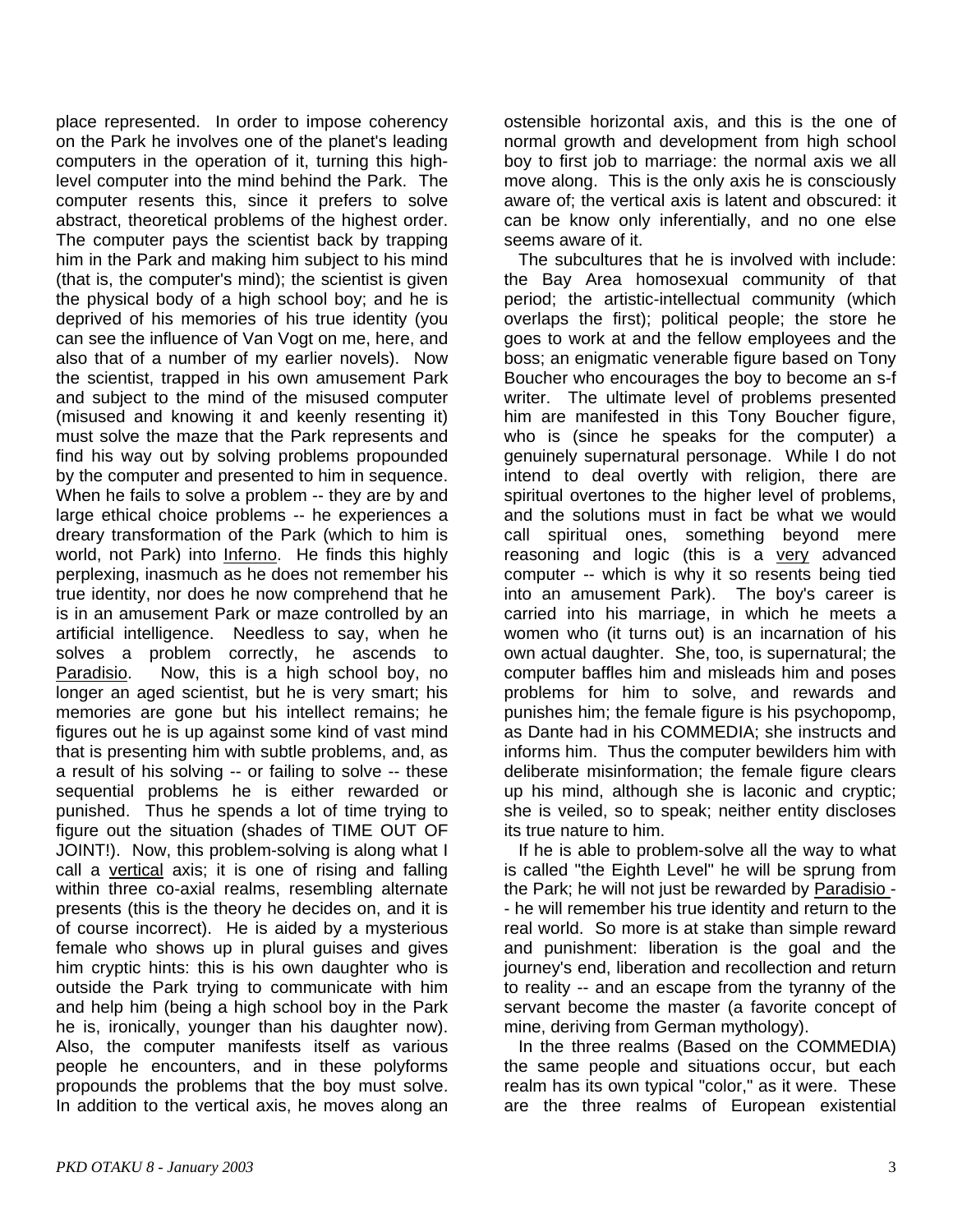psychology: the Eigenwelt (where the mode is soaring); the Mitwelt (where the mode is interaction with other people, which is to say, walking instead of flying); and the Umwelt (which is subhuman and a prison: the mode is ossification, stagnation, a ceasing of the ability to move at all; at its worst it is the Tomb World. Once in it, there are grave barriers to escape; probably he would not be able to escape were it not for the intervention of his daughter, who assumes the role and power of Christ to empty hell, specifically him; that is, she enters from outside as a clear-cut savior, his defender and Advocate; whereas the computer, who really hates him, utilizes its cunning to pose problems for him to solve that become ever increasingly more difficult).

 There are two elements of this that resemble the Faust story. (1) In the Park he becomes a youth again, whereas outside the Park he is extremely old. But he pays a high price for this youthfulness: he is enslaved by the mind of the Park, which is an analog or Satan's mind and power. (2) His rising along the vertical axis to final escape is a Faustian movement, not comprehended by the others living in the Park. My final resolution (as I conceive it at this early point) is that when he finally solves the last problem and is now free to leave the Park, he turns back voluntarily in order to aid others in the Park who are stilled trapped; he has become, then, a bodhisattva, and when he makes this decision the computer thereupon capitulates: he has beaten it at the spiritual level on which it operates; he has in essence posed a paradox, an ultimate one, to it: he poses the problem; it has to problem-solve: he reveals himself as morally superior to the computer, and as a result it agrees to go on acting as the mind of the Park, but without the revenge motive that it displayed toward him. The computer now views the Park as a world in which people can (by itself, the computer) be taught spiritual itself, the computer) be taught enlightenment: this is syntonic to the computer, which now understands the protagonist as something more than a debased person who has debased it, the computer, in a commercial cause.

Cordially, Philip K. Dick 408 E. Civic Center Dr C-1 Box 264 Santa Ana, Calif 92701

### [To RICHARD GEIS] August 9, 1981

 Wrong. A lot of young people believe in both God and Christ. More's the pity. You must distinguish the formal religious establishment from the authentic wellsprings of personal devotion. There was a period in the Middle Ages when Christianity had been pushed back to an area smaller than modern Europe; all the signs of literal total death of the faith were there. Only in comparatively modern times has Christianity become a world religion. Of course, it hinges on what you mean by the term "being a Christian". I was a Christian for years without knowing it ... I guess it's like being a homosexual; you can be one and not face it or realize it or even want to be. The great Christian mystic Jan Van Ruysbroeck (1293-1381) wrote:

> "…if you are ravished in ecstasy as highly as St. Peter or St. Paul or as anyone you like, and if you hear that a sick man is in need of hot soup, I counsel you to wake up from your ecstasy and warm the soup for him. Leave God to serve God: Find Him and Serve Him in His members; you will lose nothing by the change."

 A religion that teaches this can't be all bad. There is a term much used by the Reformers: The invisible church. It is distinct from -- but overlaps - the formal, visible church. It is made up of those whom God has chosen, not those who have chosen God. Geis, my dear friend, you might be a member of that invisible church and not know it. Sorry if this comes as a shock.

[To CATHY MEYER] October 1, 1981

### Dear Cathy,

 I was so glad to hear from you! You have to realize that I see that painting you sent me every day of my life (no, you didn't send it to me every day of my life; I see it every day -- this is what is wrong with me: I'm burned out as a writer. I got a contract from Simon & Schuster to do a literary novel, and at the same time I got an offer from the BLADE RUNNER people in Hollywood to do a novelization based on the screenplay, and this would, my agent figured, earn me about four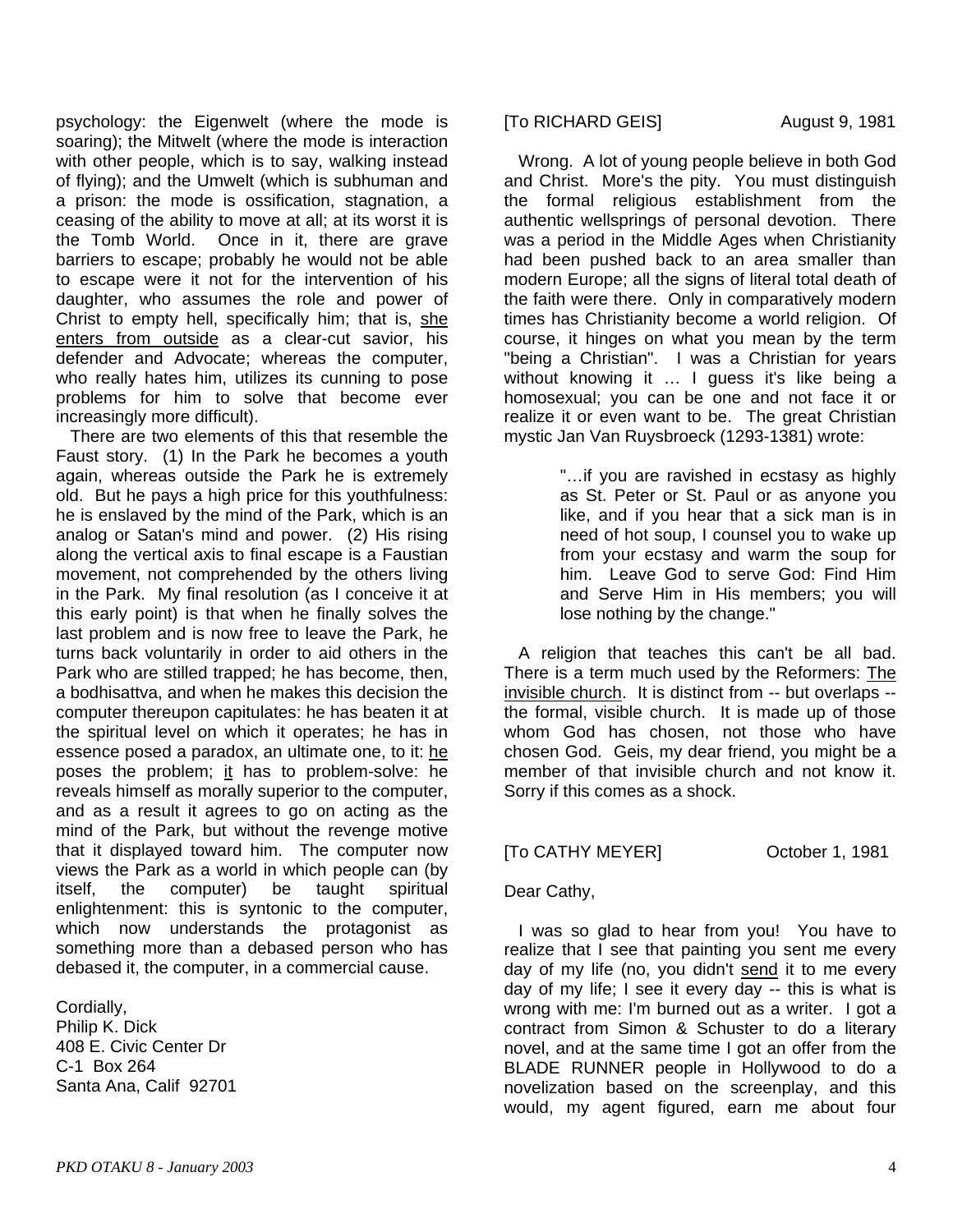hundred thousand dollars. BLADE RUNNER is based on my novel DO ANDROIDS DREAM OF ELECTRIC SHEEP? And stars Harrison Ford; it cost 22 million to make and will cost 10 million to advertize and distribute. So which way should I go? I asked myself. A literary novel for \$7,500 or an el cheapo popular novelization -- which also involved the suppression of SHEEP for five years - that would earn me enough money to last me, literally, the rest of my life, as my agent pointed out. Well, Cathy, wise ol' Phil picked the literary novel, turned down BLADE RUNNER -- which infuriated them -- and I signed the Simon & Schuster contract and then sat down at the typewriter to do THE TRANSMIGRATION OF TIMOTHY ARCHER, a mainstream contemporary literary novel…and found I couldn't do it! Jesus! I got 3 pages done and then just shorted out.

 Well, I finally completed the novel, and was so ill physically that I really was in serious trouble. I sent the manuscript off, and my agent, upon receiving it, phoned me to say he couldn't get through it; "This has never happened to me before," he said, "That I couldn't get through a novel. And I've read everything." However, Simon & Schuster liked it fine, and the book is already in production; it will be released next May (oddly, the same month BLADE RUNNER comes out). So I guess everything is okay, except that I can't get over the physical damage and exhaustion of the writing of the book, the turning down the four hundred thousand, the suspense, and all this time Hollywood has been twisting the screws trying to get me to change my mind. The pressure on me has been awful, and I have frankly buckled under it. This is why I haven't written to anybody; I am wasted, burned out, shorted out, messed up. The most I can type now is two page a day, whereas when I was writing the Timothy Archer novel I was doing 45 pages a day of final copy. But I shouldn't complain. My two cats are fine; I've got money in the bank; and I get nice letters from such people as yourself…and your letter was a joy to read. By the way, I can read music, so there. I really enjoyed your letter, Cathy. What an amazing life you lead. I have a feeling that you should be living somewhere else entirely, but I have no idea where, certainly not here in Orange County, California where I live; god forbid. Maybe New York? Ah; San Francisco. Go there; you'd love it. Cathy, it was so wonderful to hear from you. You're the one, are you not? Who called

me the strangest cookie in the cookie jar; right? I love it. I love to view myself as wild and flipped out something like a New Yorker cartoon of a symphony conductor; you know, hair all disordered, arms waving, face contorted. I guess I yearn to be Horselover Fat; he is not just my alter ego; he is my idealized self.

 Now as to other news. VALIS has sold wonderfully (my but I have a conventional vocabulary); the original 85,000 copy printing sold within the first couple of weeks, and now it's in its third printing, far over 100,000 copies; it was #-2 on the Locus poll of best sellers for February, the month it came out. And of course now the sequel is out, THE DIVINE INVASION, but this one sells for 13 dollars; however it showed up two months in a row as #-4 on the **Locus** poll of best-selling hardcovers. VALIS got a fullpage review in the Washington Post and an extensive review in the New York Village Voice. Last night the music reviewer for the Voice and his wife spent a few hours with me before they flew back to New York…we had a great time, and he and I talked about strange music of all sorts; he gave me an extraordinary album that has to be unique: "Music On a Long Thin Wire" by Alvin Lucier. I thought it was a joke title, but no: it's an 80-foot wire into which an oscillator feeds one single unmodulated tone, and all the music is produced by the wire itself; once the signal is fed in, the wire is left alone to do its own thing. Cathy, the music is so beautiful that it moved me to tears (the album runs four sides). Gregory Sandow, the reviewer, has read VALIS, and he gave me a lot of information about experiences similar to mine that he had read about (he reads a lot; besides being a reviewer he is a composer; he and Tom Disch write operas together). After they left I felt lonely, but, on the other hand, well, we had a terrific lightening storm the like of which Los Angeles had never before seen…my two cats were terrified. I read to them from the bible, all about the Last Days; you know, Revelation and the Book of Daniel. They were suitably impressed.

 All in all, except for burning myself out writing a goddamn literary novel things are just great for me. Gregory and his wife sort of healed me by getting me out of the apartment and to a bar, and down to the University of California at Irvine to see some of her sculpting, which is impressive. They drive a turbo Porsche; wow. It goes up to 140mph. Did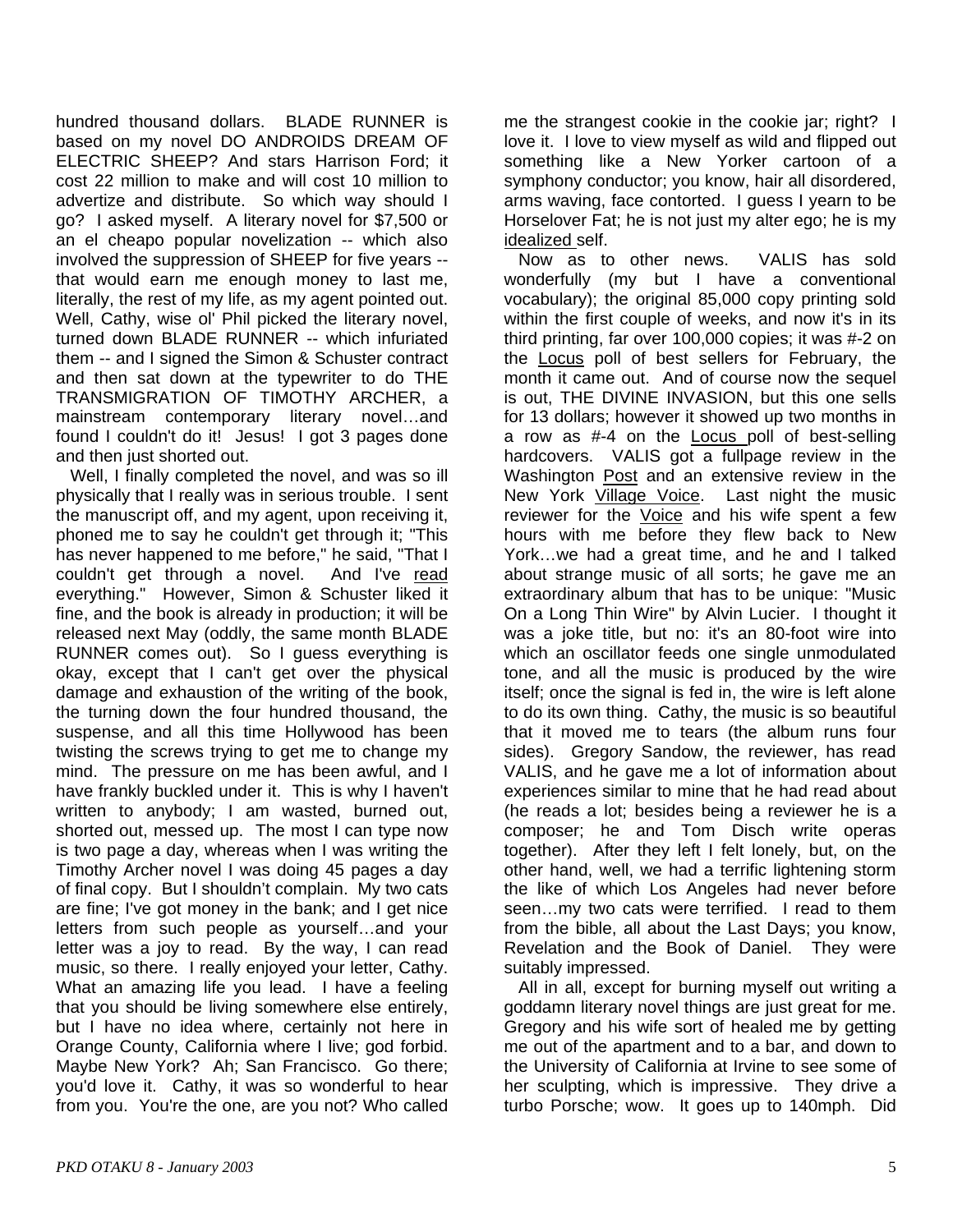you see my story in the December Playboy? I won an award for it, a trophy and a thousand dollars. IN February there will be an old-fashion Hollywood gala premier showing of BLADE RUNNER; my agent is flying out to attend, along with me, since I am terrified of the power brokers there in Tinsel Town. Ridley Scott is the director; he directed ALIEN; Douglas Trumbell did the special effects; he did the effects for 2001 and CLOSE ENCOUNTERS. Look, Cathy; keep writing to me and some day fly out here and I'll buy you dinner and show you Hollywood. Or whatever; maybe Disneyland. I'll end this letter with a quote that will appear in my Bishop Timothy Archer book; it is heavy and very moving, I think:

He who learns must suffer. And even in our sleep, pain that we cannot forget falls drop by drop upon the heart, and in our despair, against our will, comes wisdom to us, the awful grace of God. (Aeschylus)

#### Love, Phil

P.S. Again, thank you for the painting; it shows up as backdrop for several photos taken of me. Everyone comments on it, too.

\_\_\_\_\_\_\_\_\_\_\_\_\_\_\_\_\_\_\_\_\_\_\_\_\_\_\_\_\_\_\_\_\_\_\_\_\_\_\_\_\_

The letters to Richard Geis appeared in *Science Fiction Review* Summer 1981, pp. 31-32 and Winter 1981, p. 51. No salutation or close appeared and they may be otherwise edited as well. The letter to David G. Hartwell originally appeared in *Forced Exposure* #13 (Winter 1988) p. 118. The letter to Cathy Meyer is a photocopy.

### **Book Reviews**

## *Vulcan's Hammer*

## **[unsigned]** *Amazing,* **February 1961, p. 133**

 *Vulcan's Hammer* is another of Philip Dick's steady stream of action filled stories, and if it does not generate as much excitement as some of is predecessors, still it has enough to keep the reader's interest. Put the lag down to the fact that the subject matter isn't quite so unusual as it might be. The novel does boast a shocker of an opening, however, on a chaotic note, with no real hint who are the "good" guys and who, the "bad."

 After the First Atomic War, the nations gathered at Lisbon and formally agreed that the computer machines developed by the U.S., the U.S.S.R., and Great Britain would be given absolute power over national governments in determining top-level policy. Men felt this was the only way to free a supranational body from hate, bias and suspicion that had divided men for so long. The conflict comes when disagreement arises between the computer, Vulcan 3, the Directors who are supposed to administer Vulcan's policies, and a grass roots movement opposed to both called the Healers. The struggle is made readable through Mr. Dick's competence, but one cannot get too enthusiastic about any of the alternatives offered. They weaken the ending and pose grave doubts about the stability of the future as it is described.

### **P. Schuyler Miller:** *Analog* **November 1961, p. 164**

 Philip K. Dick has done so much better than this tired-formula story, that "Vulcan's Hammer" is more of a let down, than, perhaps, it should be. Earth of the future is a sectioned-up oligarchy dominated by a hidden super-computer, Vulcan III. Vulcan II is still functioning, under a canopy of dust and cobwebs. Vulcan I we never meet. But things are going wrong with the smooth operation of the government. The usual underground is functioning in the usual efficient way. Various venal varlets in high places are plotting among and against each other. And – it eventually appears – Vulcan III has grown impatient and started building himself a lawenforcement squad of flying hammers.

It turns out just as you'd suppose.

# *Martian Time-Slip*

### **Ron Goulart:** *Fantasy & Science Fiction*  **December 1964, pp. 70-71**

 Philip K. Dick has put together many *excellent* science fiction novels. He is particularly good at satire and at subtly unsettling scenes. This book has the usual Philip K. Dick cross-cutting plot. It combines the everyday problems of settlers on Mars, the dreams of glory of a Martian labor union and the teetering on the edge of a schizophrenic. There is also a fine sympathetic presentation of disturbed children. There is some fuzziness around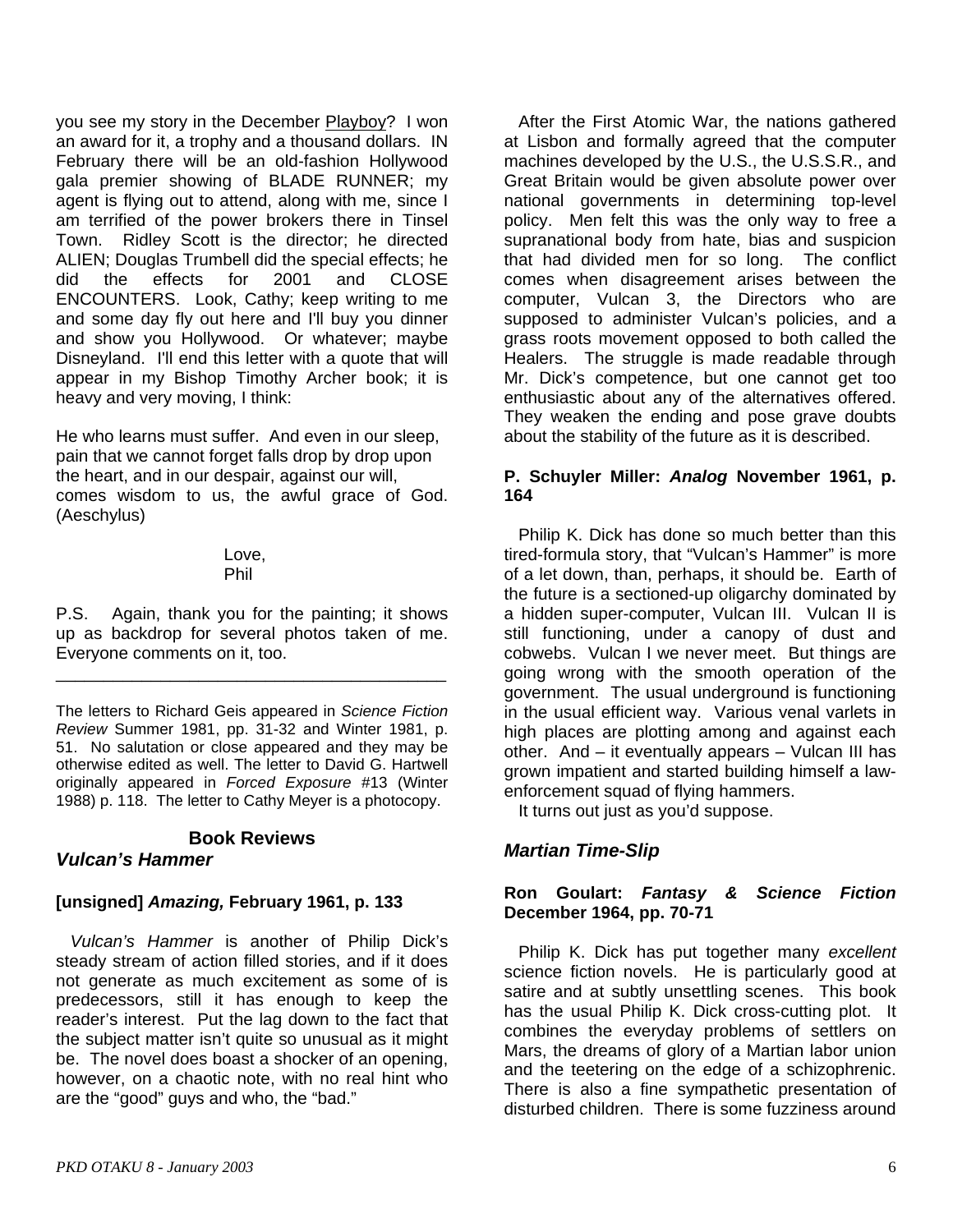the conclusion. But Dick is sure to disturb you with the increasingly out of kilter world he has set up on Mars.

## *The Three Stigmata of Palmer Eldrich*

### **Judith Merril:** *Fantasy & Science Fiction* **June 1965, pp. 74-75**

Philip K. Dick did it better three years ago in the MAN IN THE HIGH CASTLE.

 I don't mean, this time, that his new book is similar in theme or treatment. Rather, that I wish it were more so, at least in characterization and structure.

 Phil Dick is, one might say, the best writer s-f has produced, on every third Tuesday. In between times, he ranges wildly from unforgivable carelessness to craftsmanlike high competence. In the case of PALMER ELDRICH, I would guess he did his thinking on those odd Tuesdays, or rather on *one* of them, and the actual writing in every possible minute before another Good Tuesday came on him.

 Here is a riotous profusion of ideas, enough for a dozen novels, or one really good one; but the stuff is unsorted, frequently incompleted, seldom even clearly stated. The style is alternately dream-slowsurreal and fast-action pulp. Thematically, he at least approaches, and sometimes stops to consider, virtually every current crucial issue: drug addition, sexual mores, over-population, the economic structure of society, the nature of religious experience, parapsychology, the evolution of man -- you name it, you'll find it.

 The book, with all this, is inevitably colorful, provocative and (frustratingly) readable. I wish I thought it possible that Dick might sometime go back to this one, publication notwithstanding, and finish writing it.

# *We Can Build You*

#### **Theodore Sturgeon:** *Galaxy* **January 1973, pp. 173-74**

…*We Can Build You* proves for all time that: 1) Philip K. Dick is overwhelmingly competent and capable and might -- probably will -- produce a major novel and that: 2) this isn't it. I base the first

on his handling of his characters, who are consistently and warmly recognizable even in their stubborn irrationalities, on the boldness and provocation of his themes and his side remarks, on the richness of his auctorial background and the sparkles of laughter finger-flicked all over his work. I base the second on his willingness to pursue some collateral and fascinating line at the expense -- and even the abandonment -- of his central theme, which was (or so in the book he told me) the manufacture of exact simulacra of any human being and the impact of this development on humanity. The pursuit, in and out of the fringes of insanity, of an obsessive love affair had me laughing and crying, but Dick and I were both conned, weakwilled as dieter gobbling hot fudge sundaes, into this delight instead of going about our business.

## *The Divine Invasion*

### **Tom Easton:** *Analog* **December 7, 1981, pp. 96- 97**

 In the end, Philip K. Dick's **The Divine Invasion**  affirms the role of free will in a universe dictated by God. But on the way to that end! Dick repeats many of the themes of his last book, *Valis*, even to the knowledgeable beam of pink light, as he tells us of a God who, exiled, must return to Earth doubly enwombed, woman-borne, spaceship borne, to fight the devil who has ruled our planet for two millennia.

"There was a rupturing of the Godhead. A primordial schism. That's the basis of it all, the trouble, these conditions here, Belial and the rest of it. A crisis that caused part of the Godhead to fall; the Godhead split and some remained transcendent and some …became abased. Fell with creation, fell with the world. *The Godhead has lost touch with a part of itself."* (italics Dick's)

 A brain-damaged, imperfect God Who must learn compassion. The Torah as heroine. Humanity as battleground. The primordial nature of the split personality. Dick is vitally concerned with making sense of the human condition. In this he resembles the greats of classical literature. Like them, he uses metaphor and personifications to turn abstractions into highly readable and provocative stories. But like them again, he borrows his points -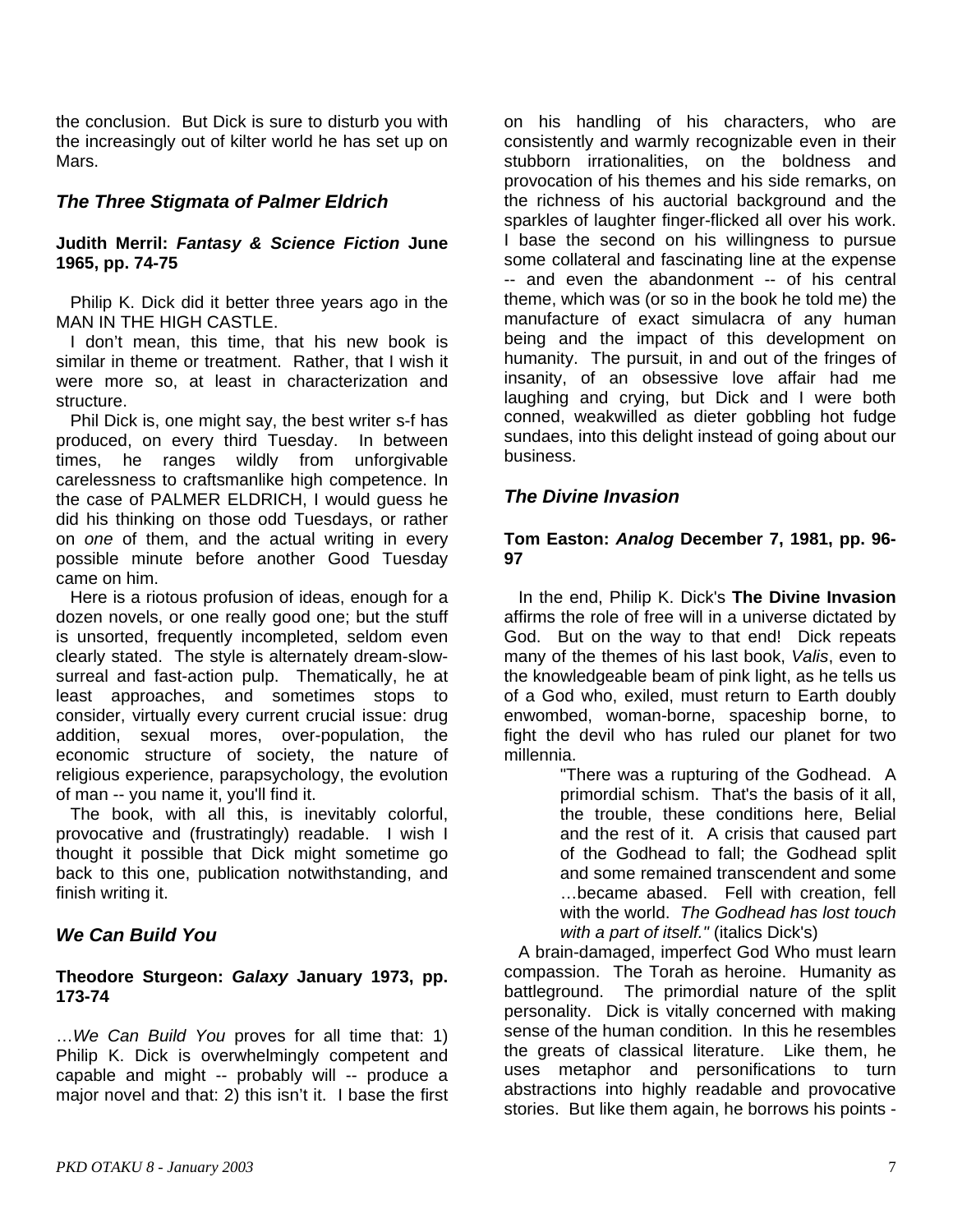- he says nothing we cannot recognize in the weaker or more academic arguments of predecessors and contemporaries, and we do wish for more philosophical originality.

 Or perhaps we can say that Dick's philosophical originality lies in his contrast to the depressing stories I mentioned before. He is optimistic. He has faith in a future worth living. And where other SF writers play their games in the head -- even Ellison does this, really --- he plays in the soul, the heart of hearts. He must be horribly shocking to True believers, though I doubt they read him.

When it came to concocting fevered visions of the future as a way of illuminating the present, Jules Verne got some things right in his time, Aldous Huxley got others, and George Orwell got still others. In our time -- in this terror-haunted interlude (we hope) of background-hum dread and wellfounded paranoia -- no literary divinator gets it righter than the sci-fi pulp master Philip K. Dick, author of "Clans of the Alphane Moon" and dozens of other books, and inspirer of some of Hollywood's spookiest dystopias, including "Blade Runner," "Total Recall," and "Minority Report." And this is odd, given that he has been dead for twenty years. Too bad he's still not around. It would be interesting to get his take on the Information Awareness Office of the Defense Advanced Research Projects Agency of the Department of Defense.

 …It will take years for total information awareness to get beyond the prototype stage. But if a working system ever does get up and running, you won't have to be Philip K. Dick to imagine the possibilities for mischief, especially if carelessness, to say nothing of malevolence, enters the picture.

 …Maybe the Administration needs to catch up on its sci-fi reading. Philip K. meant his dark visions as warnings, not bureaucratic charters for George W. Unfortunately, Bush doesn't know Dick.

Hendrik Hertzberg, "To Much Information." *The New Yorker*; Dec. 9, 2002: pp. 45-46.

### **LETTERS OF COMMENT**

 This LOC Is in response to Mr. Lord RC's "late night reflections from a weary sf reader on the eve of the World Cup final," which appeared in *PKD Otaku* #6, September 2002.

 Aside from the suspicious similarities between the titles *Late Night Reflections* and *Late Night Thoughts* (which latter has also appeared in *PKD Otaku* -- perhaps a ruse that telepathic Ganymedian slime moulds are wont to perpetrate on us humans!), I was intrigued by the refracting reflections his Lordship found in Phil Dick's 1981 novel *VALIS*. They are indeed insightful, incisive and informative. Did I mention impeccable?

 If anything, they aptly point out how in his novel PKD mischievously "ties us up with equivocation, literally has us dithering between reality and madness…" Great phrase, your Lordship: dithering between reality and madness!

 But I'm not so sure Dick does so because he's a "reformed nihilist." I would urge a careful rereading of the "definition" for VALIS you quote -- and argue that it's really Phil Dick defining what his writing is about, with tongue firmly in cheek.

 Being one of those born-again-agnostics, I don't at all go for the mystical pink-beam (bean?) postmodernist justifications frequently given for the "importance" of *VALIS*. I find it to be a prime example of Dick's penchant for "black humor" -- for Swiftian type satire that tweaks the noses of those who would read into *VALIS* their assumptions and preconceptions about what Phil Dick is really searching for.

 It's simple, really. In *VALIS* -- and many other of his novels and short stories -- satire/black humor is used as one "intellectual tool" amongst others (in particular Philosophy!) to try and answer Dick's two major questions: What is reality? What is "humanness"?

 And the various "answers" that *VALIS*, etc. metaphorically represents are indeed perturbations characterized by amillary coherence. Think about it, your Lordship. What other American black humorist writer, whose *Zeitgeist* is post WWII, would use words like perturbation and armillary? Would a nihilist, reformed or otherwise, use such words?

Yours in kipple, Frank Bertrand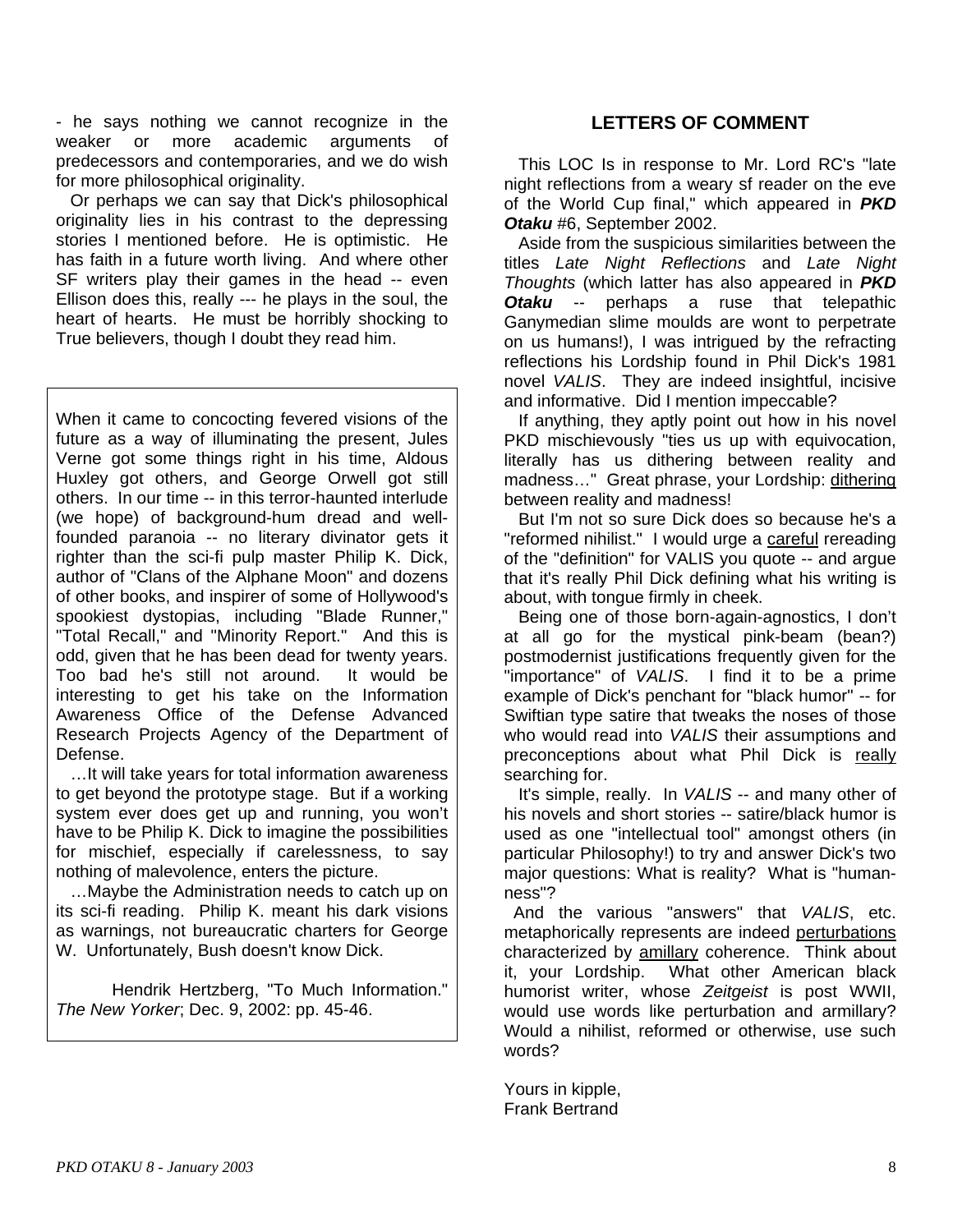Re: Frank Bertrand's article on *Do Androids Dream*… "In the novel they are part of a Munch exhibit in a museum down the street from the War Memorial Opera House in San Francisco, circa January 2021."

 One very small footnote to this -- the San Francisco Museum of Modern Art was literally next door to the Opera House when Phil was alive. There are only two buildings on the block where the Opera House is. The other building is a multipurpose building and housed SFMOMA for many years. It's almost a certainty that Phil would have been there at least once. So almost assuredly Phil was thinking of this museum, and its close proximity, when he wrote the book.

Keep up the good work.

John Fairchild

### **"Philip K. Dick: A Man Ahead of His Time" by James Verniere**  *Boston Herald* **June 16, 2002**

 Philip K. Dick may have imagined the future so well he made it come true. Dick, whose zeitgeist defining science fiction has served as the basis of several noteworthy films, including "Blade Runner," "Total Recall," this year's "Impostor" and Friday's "Minority Report," now arguably ranks alongside such luminaries as James M. Cain, Raymond Chandler and Elmore Leonard as one of film's most influential modern authors. Even Big Kahuna Steven Spielberg has gotten into the act. Since completing "A.I.: Artificial Intelligence," the sciencefiction film the late Stanley Kubrick was slated to direct, Spielberg has brought another Dickian vision to life with a screen version of his 1955 novelette "The Minority Report."

 In addition, Dick's work has served as the basis of the low- budget sci-fi thriller "Screamers" (1995) and the oddball French farce "Bargo" (1993). Miramax's Dimension division reportedly has bought the rights to Dick's story "The Short Happy Life of the Brown Oxford," the tale of a scientist who invents a machine that brings inanimate objects to life, for Italian actor-director Roberto Benigni ("Life Is Beautiful"). Writer-director Richard Linklater ("Dazed and Confused") is developing a script based on Dick's novel "A Scanner Darkly."

Why does a troubled visionary author most productive in the '50s and '60s strike such a responsive chord with audiences today? Perhaps, to paraphrase "The X-Files," a pop culture phenomenon that also owed a huge debt to Dick, he believed "the truth was out there" and his deeply unsettling, apocalyptic, paranoid visions seem even more apt in post-Sept. 11 America.

 Futuristic fictions often quickly lose their luster. But Dick's fictional concerns - the nature of existence and the interpenetration of illusion and reality - don't. Dick even turned the idea of futuristic fiction on its head in "The Man in the High Castle" (1962), a Hugo Award-winning novel set in an alternate world in which the Axis forces have won World War II and America is an occupied, subjugated nation.

 In subsequent novels "Martian Time-Slip" (1964), the "Dr. Strangelove"-inspired "Dr. Bloodmoney, or How We Got Along After the Bomb" (1965) and "The Three Stigmata of Palmer Eldritch" (1964), Dick expands upon favorite themes: collective psychosis, mass hysteria and drug-induced delusions.

 Spawned in the poisoned greenhouse of the Cold War and cultivated in the blood-soaked ground of Dallas, Dick's writing laid the groundwork for the "X-Files"-ization of America. His distressed futures were extrapolations of America's distressed psyche. His obsession with the illusoriness of identity and the frequency with which his imaginary worlds make sudden, mind-bending shifts of time and space suggest that alienation, estrangement, dislocation and schizophrenia were more than his favorite themes or personal demons: They were Dick's aesthetic.

 Compared to this paranoid visionary, Oliver Stone is an amateur. Writing in the New Republic, Ursula Le Guin describes Dick as "our own homegrown Borges." *L.A. Weekly* dubbed him "one of our genuine visionaries." But these descriptions don't really go far enough. Dick combines Franz Kafka's pervasive sense of existential dread with George Orwell's cautionary vision of the future. He imagined worlds in which corporations employ psychics to predict trends, worlds where "replicants" and implanted memories are for sale and where religion, "the opium of the masses," literally comes in drug form.

 Although he wrote about aliens and often set stories on Mars, Dick's favorite location was in our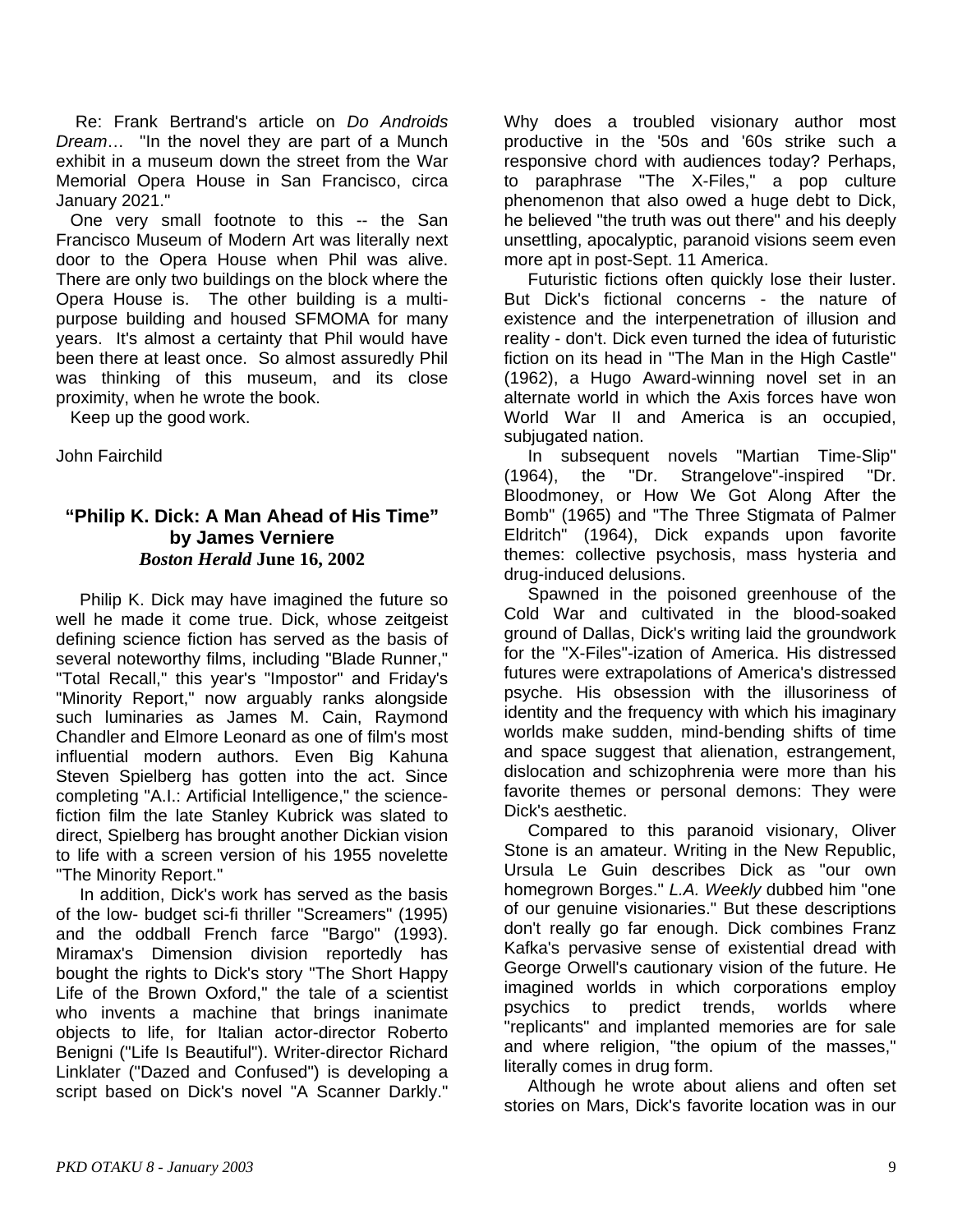heads. His Everyman protagonists, including the henpecked, middle-class husband of "We Can Remember It for You Wholesale" (1966), the basis of "Total Recall," and the repairman-hero of "Martian Time-Slip," are ordinary people whose worlds turn inside out because of sudden, startling revelations, often involving identity.

 In the story and screen version of "We Can Remember It for You Wholesale," the protagonist patronizes a company offering artificially "implanted" memories of dream vacations to ordinary workers who can't afford the real thing. Instead of getting what he bargained for, the hero learns he once led a rebellion on Mars against a corporation holding its workers in cruel bondage, but that his "real" memory had been erased.

 The 1953 short story "Imposter" is set on an Earth involved in a long-term war against an alien race. The story's protagonist is a married, mid-level defense worker (Gary Sinise in the film) accused by co-workers of being a robot planted on Earth, a robot merely programmed to believe he is human. In other words, it's possible he doesn't know . . . himself.

 "The Minority Report," a kind of futuristic twist on "The Fugitive," is set in a world where crime prevention has taken a novel step forward. The story's Orwellian, decidedly "Catch-22"-ish premise is that murderers are arrested before they commit their crimes based on the predictions of artificially spawned "precogs," physically handicapped mutants with the power to predict the future. The film's protagonist (Tom Cruise in the film), is a highlevel police officer who finds himself accused of murder and must somehow prove his innocence. But how can you be guilty of something you haven't even done yet?

 Dick's 1968 novel "Do Androids Dream of Electric Sheep?" the basis of "Blade Runner," is set in a played-out, postnuke Earth where business is booming for manufacturers of artificial animals because real ones are virtually extinct and costly status symbols. Constant fallout has caused the best and brightest to migrate to outer space. Many who remained behind have been brain-damaged by radiation becoming "chickenheads" and "antheads." Director Ridley Scott and screenwriters Hampton Fancher and David Peoples added the film noir, hard-boiled detective elements. But the central theme - how do you distinguish the "replicants" from the humans? - is pure Dick.

 "Second Variety" the 1953 novelette that became the uninspired, sci-fi thriller "Screamers," contains an indelible image: killer robots in the form of sad, lost, little boys nicknamed "Davids" who roam nuked-out battlefields clutching teddy bears hoping to infiltrate the bunkers of kind, unwary, exhausted soldiers. After reading "Second Variety," with its killer robots capable of producing new and improved versions of themselves, one cannot help but wonder if the images and ideas didn't lodge in the mind of an impressionable young reader named James Cameron and emerge later as "The Terminator" (1984). Similarly, Andy and Larry Wachowski, writer- directors of the hit "The Matrix" (1999), owe as much to Dick's dystopian visions as to cyberpunk fiction and Hong Kong action films.

 Philip Kindred Dick (1928-1982) spent most of his professional life in California, and if his fiction is any indication, spent most of it staring into the abyss. At its core, his vision is pitch black, and his body of work - complete with its implanted memories, predestined killers, replicants, false prophets, time-slips and entropic "tomb worlds" - is a lifelong drumbeat of atavistic paranoia and morbid obsessions.

 Some may reject Dick's world view as extremist. But perhaps not after the Martian time-slip we experienced on Sept. 11, 2001. What's the difference between the prospect of someone stealing and selling your DNA code to an insurance company or getting arrested for a murder you have not yet committed? In "We Can Remember It for You Wholesale," Dick alters the Miranda warning by one word and presto-chango coins a perfect expression of the paranoiac's worst fear, a line that sums up his blackly comical vision so well it might have served as personal motto and mantra: "Anything you think can be held against you."

### **Review by Salvator Proietti**

#### **Francesca Rispoli***. Universi che cadono a pezzi: La fantascienza di Philip K. Dick***. Milan: Bruno Mondadori, 2001. pp. 196. Lire 22000.**

Philip K. Dick has finally made it into the Italian big time. $1$  Or so is suggested by the steady flurry of reviews throughout Italian dailies and magazines accompanying the projected publication of PKD's complete novels under Carlo Pagetti's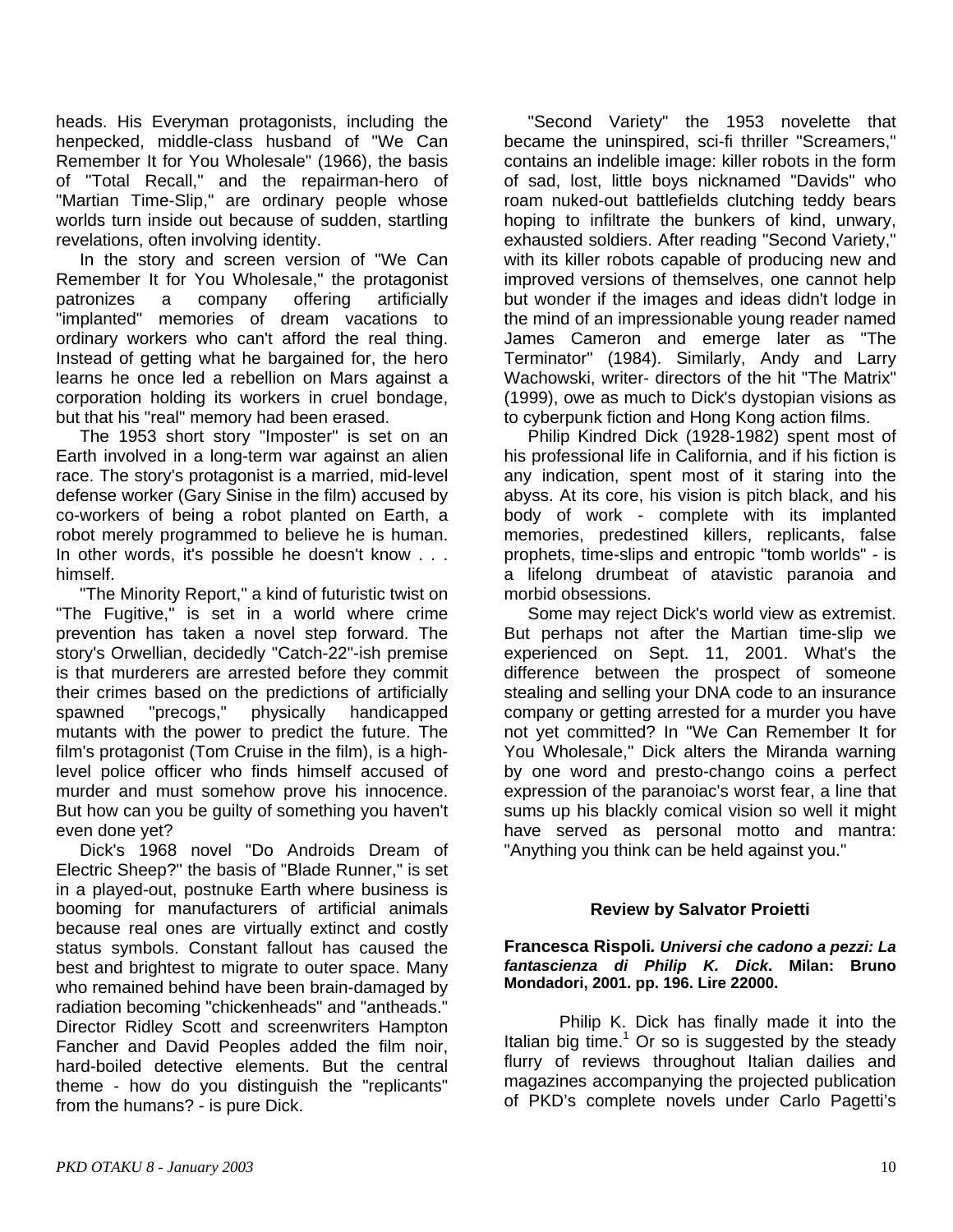general editorship for Rome's Fanucci.<sup>2</sup> There was once a genre cult, with criticism monopolized by fan writing (sometimes of remarkable acuity and rigor, as in the case of Vittorio Curtoni), and by Carlo Pagetti's indefatigable work. Then a 1989 collection promoted by Pagetti<sup>3</sup> was a pioneering venture in Dick scholarship that was not followed by consistent contributions until the recent onset of a veritable Dick revival, which has produced books by Gabriele Frasca, Carlo Formenti, and Fabrizio Chiappetti,<sup>4</sup> wholly or partly devoted to Dick, as well as a number of essays by Umberto Rossi and others, plus the forthcoming volume collecting the contributions to the Macerata conference (cf. Rossi's note in SFS # 83).

Italy's first significant book-length study of Dick, published by an established *editore di cultura*, sets a remarkable standard. What matters the most is Rispoli's insistence on Dick as writer. The semicanonized "postmodern" Dick seems to have gotten well beyond what István Csicsery-Ronay has called "diffusion", becoming a prophet, a theorist, a philosopher, with a cult of personality bordering on the hagiographic in Emmanuel Carrère's 1993 popular biography, *Je suis vivant and vous êtes morts*, immediately and successfully translated into Italian. In the best examples, we have an attempt at "respectable" legitimation through his insertion in highbrow filiations (for Frasca, Beckett and Pynchon): science-fictionality remains something to be transcended, and a very high price is paid for the privilege of (to use Bourdieu's term) "distinction." Only the SF writer Valerio Evangelisti keeps arguing for his rootedness in the genre, pulps included.<sup>5</sup> Everywhere, the point is the reconstruction of Dick as spokesman and/or anticipator of postmodernity, with his "speculative" fragments made to recreate a systematic thinker; and if Formenti meritoriously implies that *Valis* is not the "Exegesis" (that the prophecy was not spoken by the prophet), Chiappetti gives us a montage of some characters' "metaphysical" musings and attributes them wholesale to the author/philosopher. Some theorists of the contemporary condition definitely feel the need for heroes.

Rispoli's book is a readers' guide, aimed at a non-specialized (non-academic and non-fan) readership, but—unlike earlier English-language efforts by Douglas A. Mackey, Hazel Pierce, and Patricia S. Warrick—acknowledges the existence of

theory (Baudrillard, Debord, Harvey, Jameson), SF theory (Suvin, Jameson), and of a body of criticism on Dick. In this sense, this is the best volumelength study of Dick since Kim Stanley Robinson's *The Science Fiction of Philip K. Dick* (1984). Relatively unburdened by plot summary (but not much is still too much), the book—reassuringly for the Italian reviewer—assumes an audience familiar with the main debates in contemporary cultural theory, and (I wouldn't want to put a "but" in here) succeeds in giving a very readable introduction to Dick's overall preoccupations.

The study limits biographical narration to the opening pages, and focuses on the SF novels, with a much-too-brief final coda on "Dick at the movies" (including a praise for the largely unseen French version of *Confessions of a Crap Artists*, Jérôme Boivin's 1992 *Confessions d'un Barjo*), and an appendix consisting in a letter from filmmaker Jean-Pierre Gorin reminiscing that the original 1974 script received from Dick for the projected filming of *Ubik* was different from what was later published as *Ubik: The Screenplay* (1985). For Rispoli, Dick's central theme is the one presented in the title, "universes falling apart", developed in the book's chapters, which are organized in roughly chronological order: crises in power systems, in perception, and in the subject itself, all of which are literalized in the general collapse of universes.

As I would paraphrase it, her general argument is that the reality breakdown—albeit sometimes a catastrophe—is a strategy of liberation against a totalizing Narcissism trying to assimilate everything and everyone into the *res extensa* of a world in its own image and the resistance revolves around Sisyphus figures. Dick's (anti-)hero is, Rispoli writes, someone "who feels the need to make some meaning out of the universe, but who fails; or better, lets failure occur, if the only remaining option consists in selfenclosure within an illusion of reality, or in the imposition of this reality onto others" (22). In Dick, the postmodern rejection of grand narratives is a radical skepticism involving all attempts at theorizing a unifying *Zeitgeist* for the present state of affairs. This skepticism nevertheless escapes the trap of hopelessness. The one exception is *A Maze of Death* (1970), which Rispoli rightly characterizes as his bleakest work (90). The resisting self is always a self fighting to defend a principle of relation and "empathy" (let's say, Tagomi is to Frink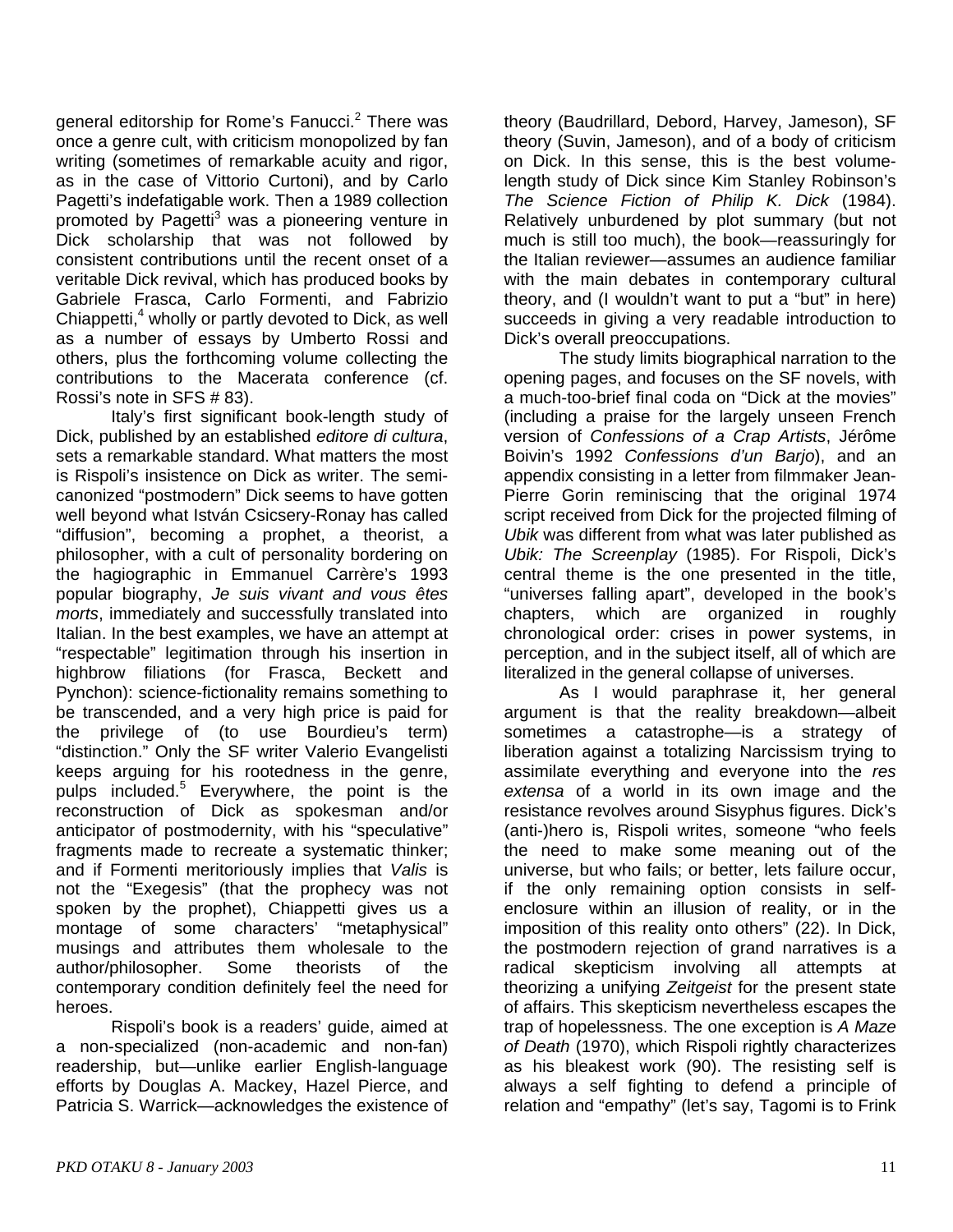as Huck is to Jim, choosing to go to hell for a friend's sake) against the predatory, all-controlling forces incarnating an Emersonian, Ahab-like principle of asocial self-sufficiency.

Rispoli's readings span over all of Dick's career as SF novelist (including his final triptych but not his non-SF posthumous works), but her crucial texts are *The Man in the High Castle* (1962) and *Ubik* (1969), in which I would have stressed the role of *lieux de memoire* (which Alessandro Portelli insisted on during discussion at the Macerata conference) such as the Americana artifacts of the former and the devolving machinery of the latter. And her analysis of *Ubik* would have benefited had she noted that the regression from 1992 New York to 1939 Des Moines is *not* the result of Jory's malignant agency but rather, as I argued in my Macerata presentation, the sign of his fallibility *visà-vis* the enduring presence of resisting others. Against the absolute self-assurance of monistic determinism (what Dick's characters call the primacy of "the abstract" over "the real" as Baynes puts it in *High Castle*, or that of "the impersonal" over the community as Dr. Stockstill says in *Dr. Bloodmoney* [1965], as well as the takeover of the concrete *Frauenzimmer* Pris by the eternal "Pristine Womankind" in *We Can Build You* [1972]), history is always the result of *conflicts* among world-views and partial perspectives; there is always a deadly catch, a power fantasy at work, when someone announces their coming end.

The reviewer's usual nitpicking: the Palermo conference on "SF and Criticism" was held in 1978, not in 1980;<sup>6</sup> in the reference to Rosnak's "Dickian" film *The Thirteenth Floor*, mention could have been made of its source, Daniel F. Galouye's *Simulacron 3* (1964), and of Rainer Werner Fassbinder 1972 TV version of the same novel, *Welt am Draht*. As for the bibliographical apparatus: the disappearance of the "et al." from the entry on the SFS collection *On PKD*, whose editorship is attributed solely to R. D. Mullen; *Dr. Futurity*'s magazine version is "Time Pawn," not "Time Spawn"; the Italian translation of "Fawn, Look Back" (posthumously published in *SF Eye*) is missing; among Pagetti's essays, at least his introduction to *La svastica sul sole* deserved a separate entry; and even though completeness would have made even an Italian-only biblio too fat, Rispoli seems unaware of a number of essays published in nonspecialistic

contexts (by Alessandro Portelli, Umberto Rossi, Anna Scacchi).

Regarding Dick's critical revival in Italy, Rispoli's book might be just the beginning—a very promising one indeed.

### NOTES:

 $1$  A very different version of this review has been published in Italian in the online journal *Iperstoria*: <http://www.univr.it/iperstoria/scaffali.htm>.

 $2$  So far, five novels have been included in the series: *The Gameplayers of Titan*, *Do Android Dreams of Electric Sheep?*, *Mary and the Giant*, *Counterclock World*, *The Man in the High Castle*, *The World Jones Made*, some (but not all) of which in new translations.

<sup>3</sup> *Il sogno dei simulacri: La fantascienza di Philip K. Dick* , ed. Gianfranco Viviani & Carlo Pagetti (Milan: Nord, 1989). 4

 Gabriele Frasca, *La scimmia di Dio: L'emozione nella guerra mediale* (Genoa: Costa & Nolan, 1996); Carlo Formenti, *Incantati dalla rete: Immaginari, utopie e conflitti nell'epoca di Internet* (Milan: Cortina, 2000), 80-88; Fabrizio Chiappetti, *Visioni del futuro: Il caso di Philip K. Dick* (Santarcangelo di Romagna: Fara, 2000).

 Valerio Evangelisti, *Alla periferia di Alphaville* (Naples: L'ancora del Mediterraneo, 2000), 63-68.

 $6$  Thanks to Ernesto Vegetti for spotting this one. Select proceedings of the conference were published in *La fantascienza e la critica*, ed. Luigi Russo (Milan: Feltrinelli, 1980), featuring contributions by Baudrillard, Pagetti, Jameson, Suvin, et al.

"Since his death in 1982, Dick has become one of Hollywood's shrewdest, most powerful players. This year alone, the sci-fi writer had two movies based on his books (*Minority Report* and Imposter), buttressing his previous posthumous output (*Bladerunner*, *Total Recall*, *Screamers*), with plenty more on the way, no doubt. If you want to make a film about a privacy-deprived, media-obsessed, paranoid future, visit John Ascroft's Web site or get to know your Dick."

Source: Eva Cassidy, "The Best and the Brightest Dead People." *Esquire*; December 2002, p. 198.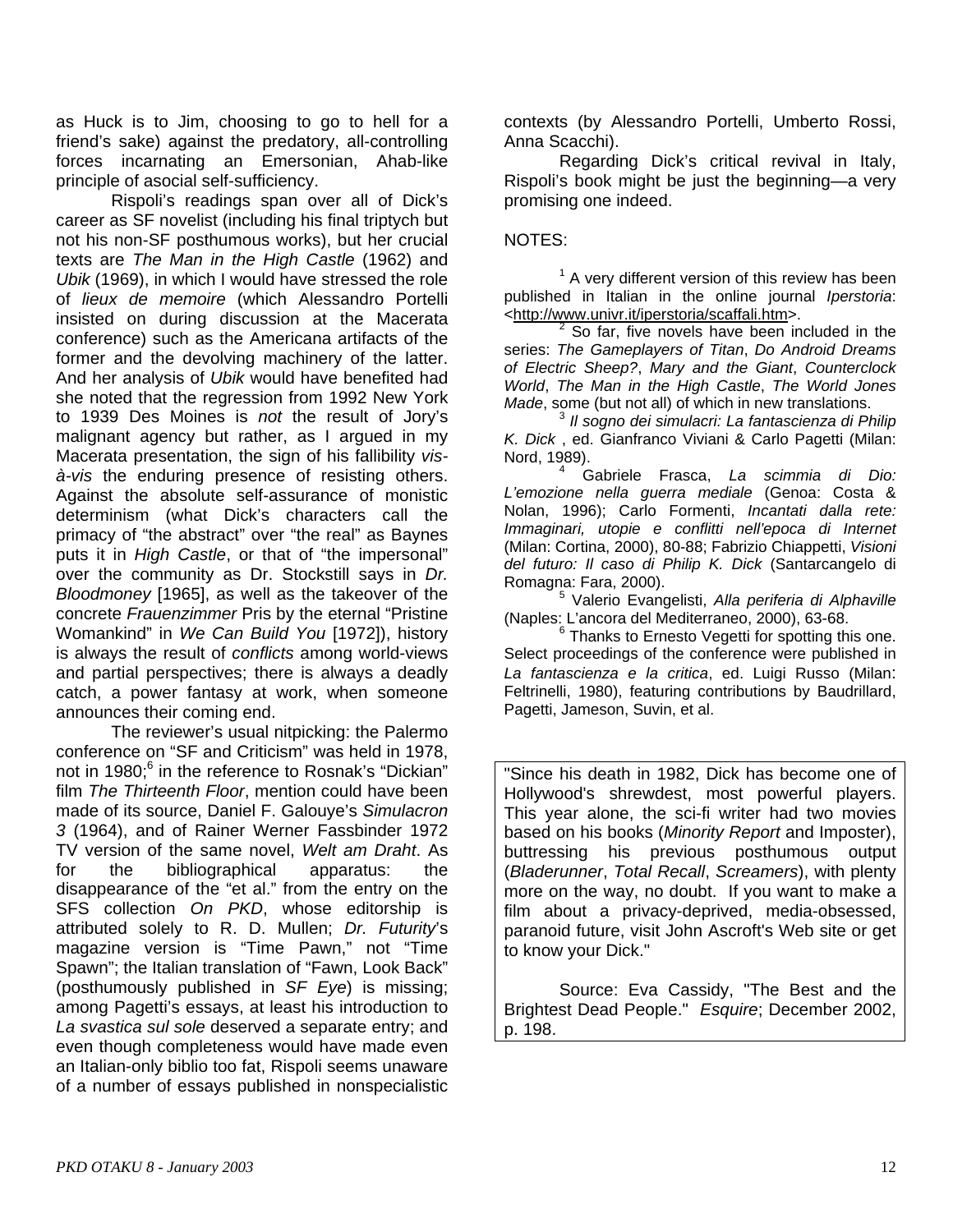### **Bibliographic Updates**

 \_\_\_\_\_\_\_\_\_, "Dead Author Lives On As a Cult Movie Influence." *Daily Record* [Glasgow]; July 4, 2002.

 Charles Arthur, "Future Shock." *The Independent*  [London]; June 6, 2002.

 David Bloom, "H'Wood Can't Get Fill of Dick's Sci-Fi Visions." *Variety*; June 10, 2002, p. 7.

 Bobby Bryant, "Post-Mortem, Philip K. Dick Gets His Due." *The Record* [Bergen County. NJ]; June 23, 2002.

 Eva Cassidy, "The Best and Brightest Dead People." *Esquire*; December 2002, p. 198.

 John Grochowski, "Total Recall of Films from Philip K. Dick." *Chicago Sun-Times*; June 16, 2002.

 Hugh Hart, "Grand Delusion." *Entertainment Weekly*; June 14, 2002, p. 102.

Chauncey Mabe, "Deranged Writer Makes Future Sense." *South Florida Sun-Sentinel*; June 23, 2002, p. D1.

 Chauncey Mabe, "The Idea man." *South Florida Sun-Sentinel*; June 23, 2002, p. D3.

 Laura Miller, "It's Philip K. Dick's World, We Only Live In It." *New York Times Book Review*; November 4, 2002, p. 39.

 James Parker, "Future Imperfect: *Minority Report*  -- the Story and the Film -- Misses the Mark." *The American Prospect*; August 12, 2002, pp. 31-32.

 Mark Pilkington, "There Is No Way Out of the Maze." *Fortean Times*; October 2002.

 Edward Power, "Philip K. Dick: Cult Heroes." *Irish Times*; November 11, 2000.

 Bob Ross, "The Sci-Fi Legacy." *Richmond Times-Dispatch*; July 4, 2002.

 James Verniere, "Philip K. Dick: A Man Ahead of His Time." *Boston Herald*; June 16, 2002.

### **Return by Marc "Zito" Oberst**

 The glass on his chest moves up and down when he breathes. The surface of the fluid still trembles a little bit though his hand clasps it firmly. By his hand is another one, the hand of a woman. He looks along her arm and his glance reaches her body, which stands out in contours beneath the creases of the white sheet. It's a wonderful body. It's quiet and he can hear her shallow breath. A soothing noise. Slowly he eludes her embrace to fill up the glass again. But his fingers can't grasp the

bottle on the bedside table. With a short swing he stands upright. The room is shining through with the gold of the rising sun and the venetian blinds cast thin stripes on the opposite wall.

 On the way into the kitchen he steps on the missing bottle. Below its neck a brown blot has spread and the bottle is empty. He doesn't remember when he filled his glass the last time and when this happened, but that doesn't matter now. It's already early morning and to open a new bottle is senseless, therefore he's going to the bathroom. For a little moment the room darkens and because of a slight whirring he's raising his head and looking out of the big window. Between the houses of the city the morning sun shines and is reflected on the windows of the other buildings. From time to time the hover cars of the commuters, who are living outside in the satellite towns, pass the window between him and the sun. But the shadow stays only a short moment and the glaring light, which smarts in his eyes afterwards, boosts his decision to leave the room.

 Entering the bathroom he turns on the shower and keeps his head under it. Slowly the water flows over his face and dispels the shadows of the alcohol. It should be an animating feeling, but not today. The towel is more itching then drying his body so he lays it aside and lets the drops flow down on his neck and his chest. A little breakfast would fortify him, at least enough to be able to do his work again. He turns off the tap and goes to the kitchen with inclined head. His glance touches the table and the accumulation of dusty dishes on it. She could be a better housewife. He turns away and opens the fridge. Maybe a sandwich would be the best now, but there's nothing, only some apples and a carton of milk. He sits down before the empty glass drawers and drinks some milk. Out of the fridge a pleasant coolness blows over his shoulders and dispels the weariness. He loses his thoughts as a sigh from the bedroom and the sound of her motions on the sheet reminds him of last night. He stands up and closes the fridge without eating anything and goes to her. His clothes and hers are scattered about the whole room and he looks for his and begins to dress. When he is dressed, save for the left sock he can't find anywhere, he goes to the bed again and takes a seat on the edge. Her dark hair, which she puts up usually, lies on the bed around her head like the corona of a sun, which slowly expands to a supernova. His fingertips slide carefully over her back and he detects the touch of a smile on her face. He stands the glass besides the bed, kisses her cheek and stands up to go.

 His coat lies somewhere in the floor, where the sun hasn't advanced yet. He gropes his way through the twilight and stumbles over a pair of shoes. They are his ones and he puts them ont. Probably he would have missed them if he hadn't found them by chance. He opens the door of the suite and looks down the hallway. At this time of the morning there is no movement to see.